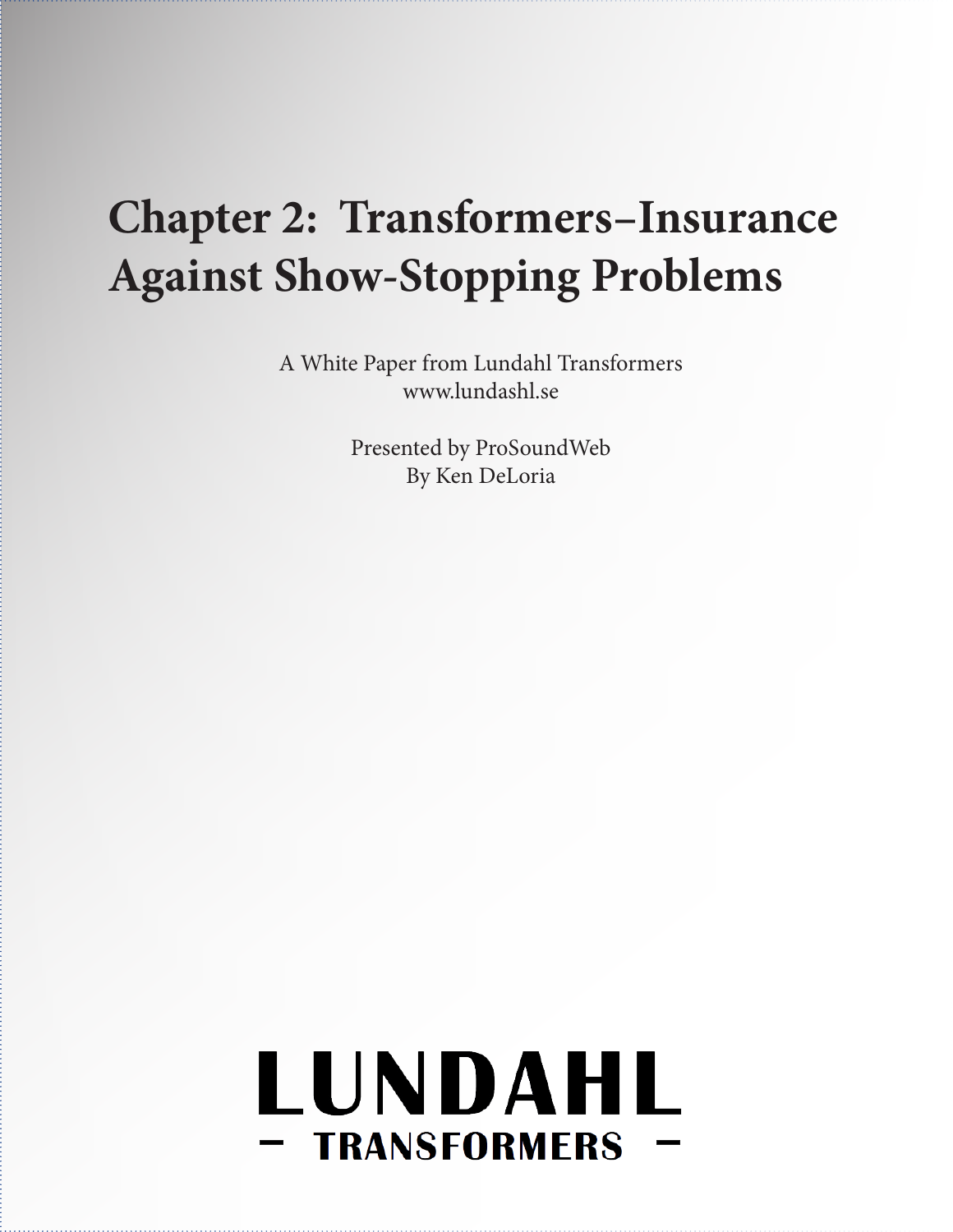#### Introduction

Modern sound systems are subject to ever-increasing signal routing demands. For decades it was just front of house and monitor world that shared the signals from the stage. But today's sophisticated productions often call for a lot more. Potentially, there's a broadcast mix and a recording rig to worry about, and sometimes as many monitor consoles as there are musicians. Add to that some on-stage signal sharing that feeds several iterations of an artist's personal recording gear, feeds to press rooms, CCTV in the facility, Internet streaming, and so on.

The task seems straightforward enough: signals need to be shared, sometimes a large number of them, yet remain as clean and clear as the original source with no risk of harmful interaction among the various circuit branches. While it's easy to describe what's needed, it's not always so easy to accomplish it. Let's look at the obstacles, the various reasons why it's not best practice to simply hardwire paralleled connections from one source to feed multiple devices (which from this point on we'll refer to as "loads").

Ground loops are at the top of the list, as they're the most obvious offenders. Ground loops cause hum and buzz, and are time consuming to troubleshoot in a complex system without starting from scratch and adding only one load at a time. But even if you go through the system methodically, load #4 might be causing hum when loads #2 and #7 are connected, but not loads #1, #3 and #5. It can be very difficult to know which device is reacting with which, and the sheer number of isolation tests needed in a large system can be daunting, even if time is not of the essence. Now add in a time factor – and there always is one – and the potential for trouble is quite high.

Another common offender is sub-optimal loading from too many paralleled loads. The problems can range from merely a decrease in signal level that affects the S/N ratio, to a lot more. Not every input stage of every commercial device is a perfect study in "worst-case" design practices. When you switch "IN" an input pad on your console, the input impedance may drop to a problematically low value. This is not necessarily an issue if the console is used by itself, but potentially a big problem if two or three consoles are paralleled together. When the load impedance becomes too low, the result is a loss of low frequency response if the input stages are capacitively coupled (which they should be to prevent DC offset), as well as a potential for an increase in distortion as the source tries to drive a combined load impedance that is below its design capability.

Whenever loads are combined in parallel, the net impedance will always be lower than that of each individual load. An easily remembered formula is "the product over the sum" notated like this:  $(Z1 \times Z2) / (Z1 + Z2) = Zt$ . In this simple equation, Z1 is the impedance of load #1, Z2 is the impedance of load #2, and Zt is the value of the impedance when the two loads are paralleled together. For example, two 600-ohm loads in parallel will present a 300-ohm load to the source, which is well below the lowest impedance that most sources are designed to drive. This formula is useful in calculating any number of paralleled loads by breaking down the loads into pairs.

Going further, what happens when an input is fed by a paralleled signal and that device is not powered up? Instead of "seeing" a reasonable load impedance, the signal instead is feeding a network of resistors and capacitors followed by an op-amp or transistor input stage. The problem is that when powered down, op-amps and transistors behave like diodes, clipping the signal. The use of diodes in the signal path is how the early guitar fuzz-tones were made.

#### Isolate, Isolate, Isolate

Like the old real estate catch-phrase "location, location, location," the best insurance against the problem of feeding multiple loads from a single source is to "isolate, "isolate, isolate" – each of the circuit branches, that is. This can be



Page 2 of 5 www.lundahl.se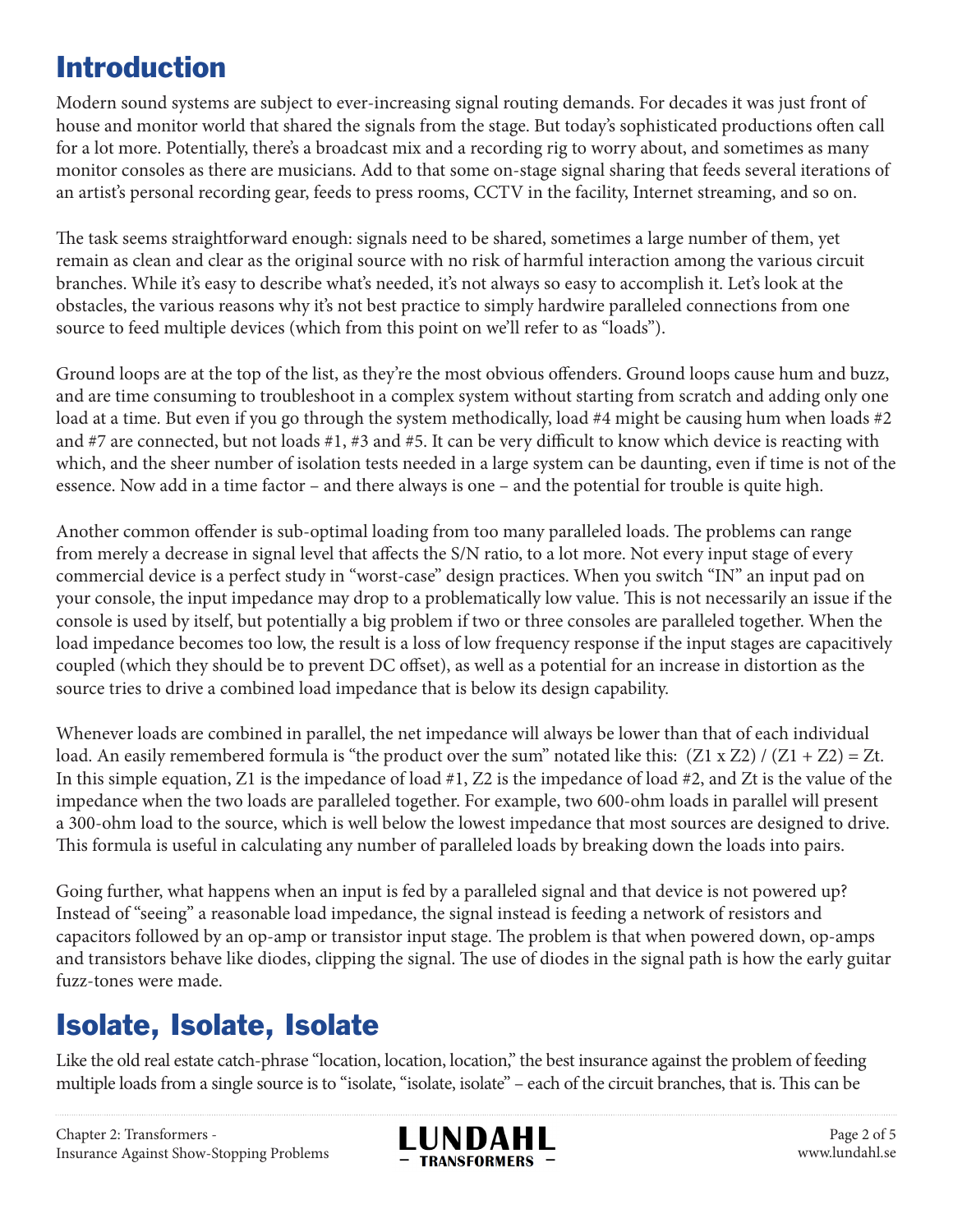accomplished actively by means of buffer amps, or it can be done passively by the use of transformers – or – it can be done by combining both approaches.

Passive transformer isolation is well-known as the workhorse of professional audio. Transformer equipped "splitter boxes" have been around for a long time and are still the go-to choice for the majority of needs. When a splitter box is built using precision transformer components, it provides the all-important galvanic isolation that interrupts and eliminates ground loops. As noted in Chapter 1 of this series, transformers have no galvanic connection between their primary and secondary windings; instead they are electro-magnetically coupled, thus isolating the ground connections and avoiding problems that occur due to differing ground potentials among the circuit branches.

The alternative to transformers is active splitting, usually based on op-amp circuitry. Active isolation without transformers has significant value in its own right, but typically serves to isolate only the signal, not the ground reference. On the plus side, an active splitter will avoid the too-low impedance problem discussed above, while also isolating interaction among the branch circuits. However, paths to ground still exist with the potential for ground loops, whereas transformers isolate the signal *and* the ground path. So transformers are the clear winner. Or are they?

A passive transformer solution for splitting signals cannot provide make-up gain, or a way to visually monitor signal levels without designing active circuitry into the passive splitter. This makes a pretty good case for combining the two technologies: a transformer based splitter with an active gain stage. There are certain advantages to this. An active input stage can be scaled to accept a wide range of levels from low-output ribbon microphones to high level line sources. LED monitoring, and/or remote control of gain can also be designed into an active splitter, both of which may be important in certain situations, and gain can readily be added as needed.

Disadvantages are significant though. A power interruption, or other failure mode within the active splitter, could cause a total loss of the signals passing through it. This is known as the "all of your eggs in one basket" syndrome. Additionally, the inclusion of isolation transformers at the input and the output of each channel of an active splitter will carry a significant cost premium. Precision transformers are expensive; putting two of them in every channel, along with active circuitry, would be a pricey proposition.

Thus, an ideal application for an active transformer splitter is when a common signal must be distributed to many loads without loss of gain, such as in a press pool – a device intended to provide many audio feeds for use by members of the press who cover award shows, political rallies, sports and other newsworthy events. A typical press pool has only one input transformer, but many output transformers.

#### Splitter Transformers with Multiple **Secondaries**

A long proven solution for trouble free signal distribution, one that's used in a great number of applications, is the multiple-secondary transformer splitter. Transformer designers are well aware of the needs of professional users and have responded by developing transformers with more than one set of secondary windings for splitting the signal to more than one load. The source signal is connected to the primary of the transformer, and then multiple secondary windings feed the various loads, one winding for each load (Figure 1).



*Figure 1: The schematic shows a pair of primaries (normally connected together in parallel) and two secondaries for driving two separate loads. Note the individual Faraday shields on each of the secondary windings (E 1 and E 2).*

Chapter 2: Transformers - Insurance Against Show-Stopping Problems



Page 3 of 5 www.lundahl.se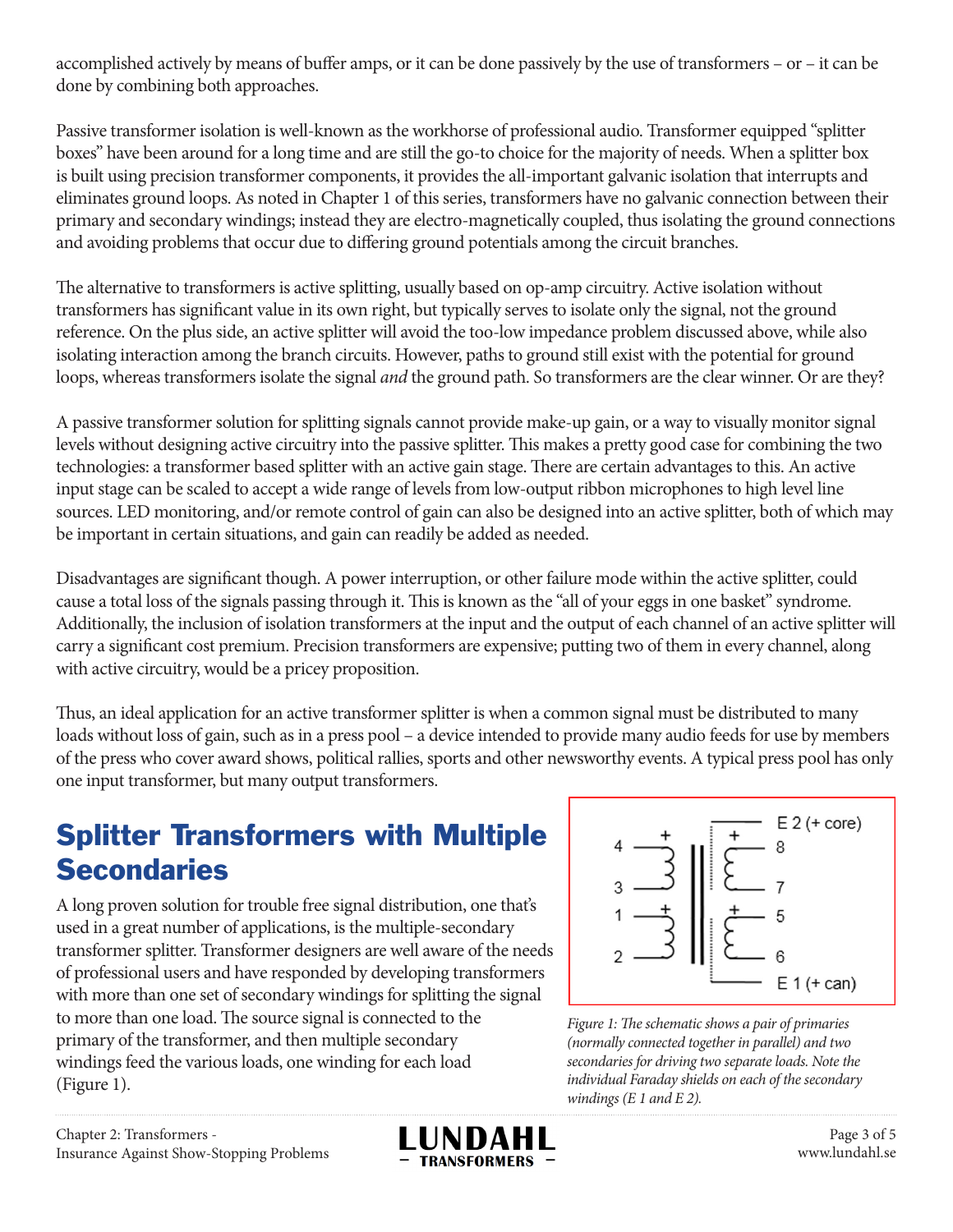Such an arrangement isolates each of the branch circuits, thereby avoiding ground loops. This is very important, especially when one console might be in an OB truck with a very different ground reference than the consoles located inside the venue. Another advantage is that bandwidth is preserved, which can be an issue when long lines come into play. A passive splitter requires no batteries or power supply, and phantom power (+48 VDC) from one console cannot cause damage to another console, as transformers do not pass DC.

True professional grade splitter transformers are precision devices, available from only a small number of suppliers such as Lundahl Transformers, which offers a variety of models for splitters as well as transformers for many other purposes. The company's passive splitter transformers have internal Faraday shields individually surrounding each of the secondary windings, thus avoiding interference from electrostatic noise sources (Figures 1 and 2).



*Figure 2: A circuit showing dual secondaries of a Lundahl LL1581XL splitting transformer.*

Efficient Faraday shields and high immunity to noise are particularly valuable when signal levels are low, such as from most microphones. Lundahl also manufacturers transformers for active splitting with up to four secondary windings, but as signal levels are normally at line level in an active splitter, those models do not require internal Faraday shields.

### Mid-Side Mic Technique with Splitting Transformers

An interesting and useful approach to stereo recording and broadcast is mid-side (MS) miking. The technique involves the use of two microphones, one with a figure-8 pattern and the other with a cardioid pattern, though an omni can replace the cardioid for a more spacious effect (Figure 3).



*Figure 3: Two popular microphones placed in a mid-side (MS) configuration.*